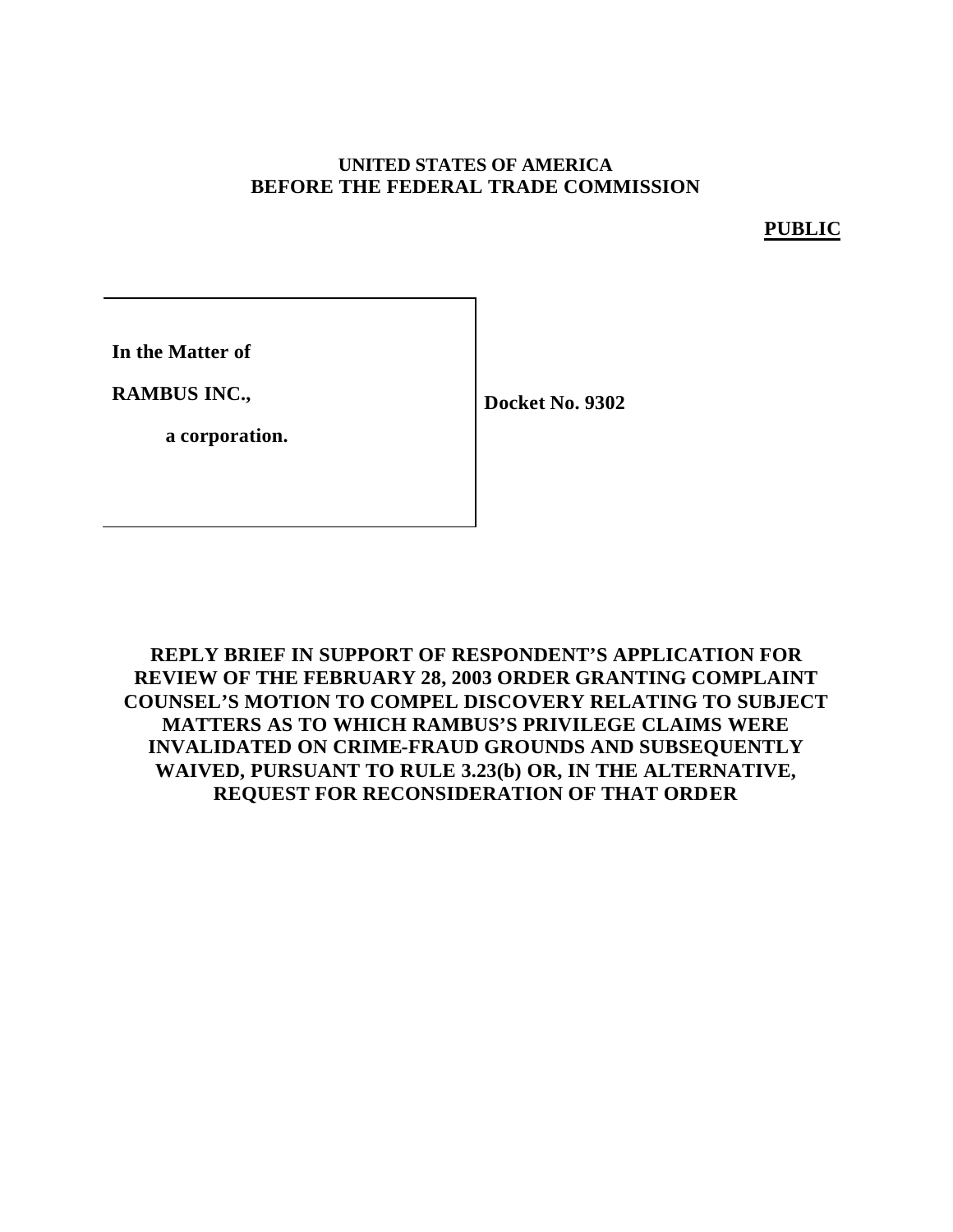## **TABLE OF CONTENTS**

## **Page**

| I.  |                 |                                                                                                                                        |    |  |  |
|-----|-----------------|----------------------------------------------------------------------------------------------------------------------------------------|----|--|--|
| Π.  |                 |                                                                                                                                        |    |  |  |
|     | A.              | Complaint Counsel Cannot Defend Judge Timony's Ruling On The Basis<br>Of A Crime-Fraud Showing They Expressly Disclaimed Making In The |    |  |  |
|     | В.              | Due Process Would Entitle Rambus To A Hearing Before A                                                                                 |    |  |  |
|     | $\mathcal{C}$ . | Complaint Counsel Cannot Articulate A Fraud Theory That Remains                                                                        |    |  |  |
|     | D.              | Judge Timony's Order Cannot Be Justified On The Basis Of Waiver  12                                                                    |    |  |  |
| HI. |                 |                                                                                                                                        | 15 |  |  |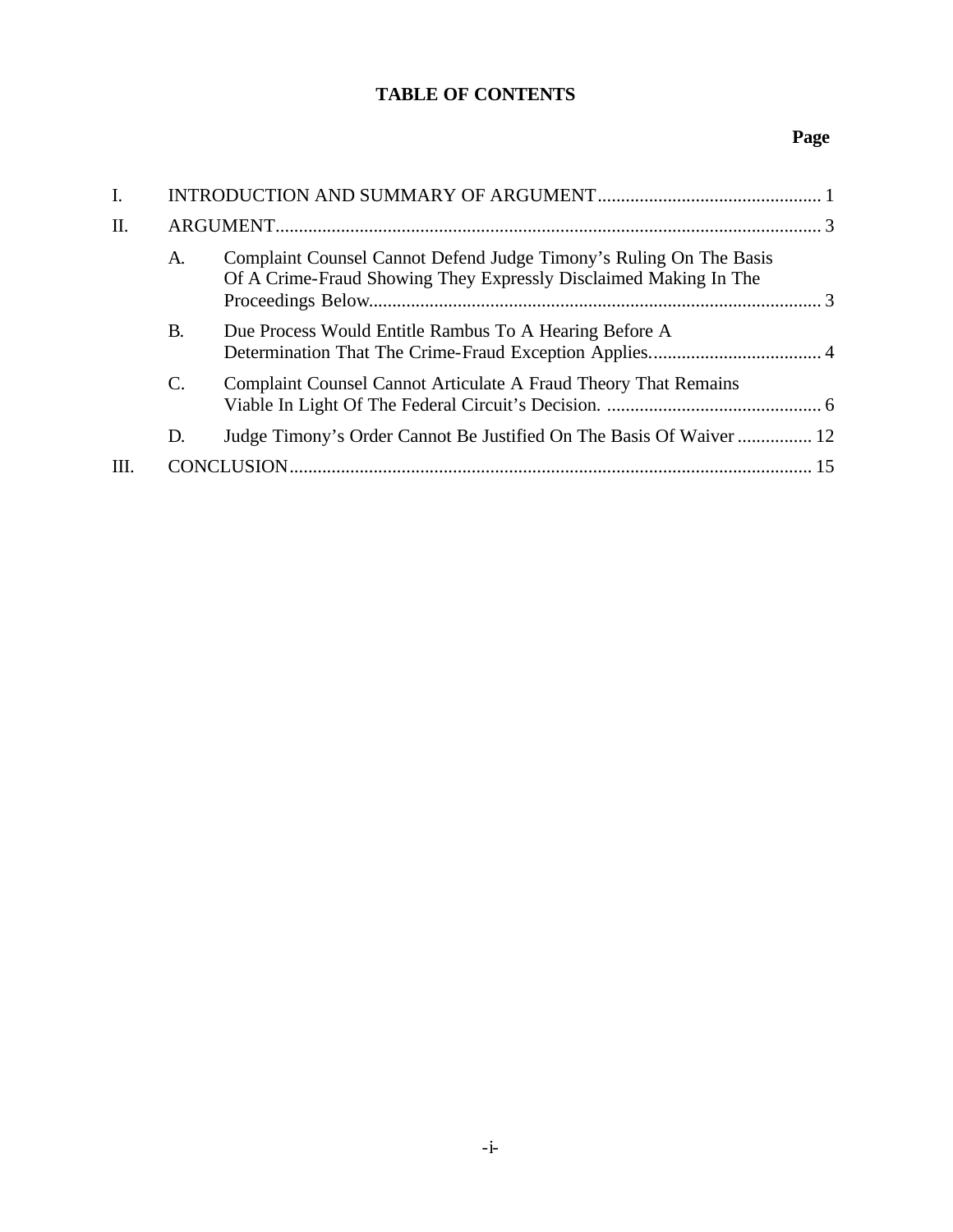## **TABLE OF AUTHORITIES**

# **Page**

# **Federal Cases**

| FTC v. Glaxosmithkline,                                                     |
|-----------------------------------------------------------------------------|
| Haines Liggett Group Inc.,                                                  |
| In re Federal Grand Jury Proceeding 89-10,                                  |
| In re Grand Jury Subpoenas,                                                 |
| In re Richard Roe, Inc.,                                                    |
| In re Sealed Case,                                                          |
| In re September 1975 Grand Jury Term,                                       |
| In re Vargas,                                                               |
| Rambus, Inc. v. Infineon Technologies AG,                                   |
| SmithKline Beecham Corp. v. Apotex Corp.,<br>F.Supp.2d ___, 2003 WL 728889, |
| United States v. Keplinger,                                                 |
| United States v. Zolin,                                                     |
| <b>Federal Rules and Regulations</b>                                        |
|                                                                             |

## **Other Authorities**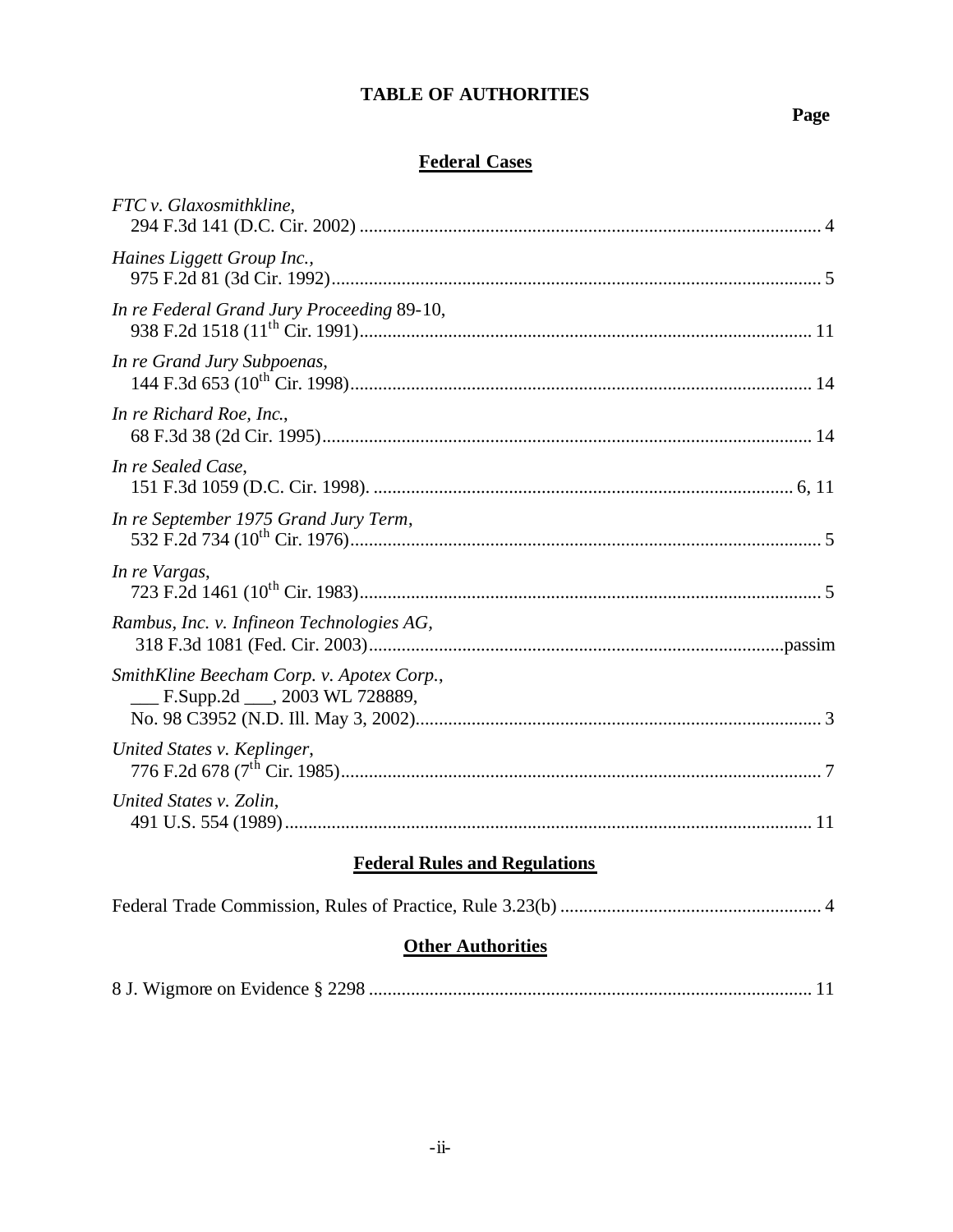#### **I. INTRODUCTION AND SUMMARY OF ARGUMENT**

Until their opposition to Rambus's application,  $1$  Complaint Counsel's claim of entitlement to Rambus's attorney-client communications was tethered to Judge Payne's crimefraud ruling and the jury's fraud verdict in the *Infineon* litigation. Thus, in their original motion to compel, Complaint Counsel argued that they should be granted the same discovery Judge Payne deemed appropriate in that case.<sup>2</sup> Then the Federal Circuit reversed the jury's fraud verdict in *Infineon*, and Complaint Counsel's rationale for obtaining Rambus's privileged communications came crashing down like a house of cards.

Or so one would have expected. On February 28, 2003, notwithstanding the Federal Circuit's decision, Judge Timony granted Complaint Counsel's motion to compel production of Rambus's privileged documents on the never-previously-asserted ground that Complaint Counsel had demonstrated a *prima facie* case of fraud in *this* proceeding. The rulings of the Federal Circuit and Judge Timony, made on virtually identical records, are fundamentally inconsistent. As a result of this inconsistency, Complaint Counsel have been forced to go to elaborate lengths to defend Judge Timony's ruling.

**First,** Complaint Counsel now purport to make a showing in opposition to Rambus's application that they expressly conceded was *not* a basis for their motion below – *i.e.*, that

 $\overline{a}$ 

 $1$  The FTC's Rules of Practice provide that answers to applications for review must be filed within 5 days of the filing of the application. Rambus filed its application on March 7, 2003. Complaint Counsel did not file their opposition until March 18, 2003, and thus their opposition is untimely. The present reply assumes that Your Honor will consider Complaint Counsel's opposition notwithstanding its untimeliness.

 $2^2$  More specifically, Complaint Counsel argued that, by producing the documents Judge Payne had ordered it to produce in *Infineon* in a separate civil action against Hynix, Rambus had waived its right to challenge the applicability of his order to other proceedings such as this. Based on their *mistaken* belief that Judge Payne's order was unlimited as to time, *see* pp. 13-15 infra, Complaint Counsel further submitted that his order justified production of documents in addition to those which Rambus had produced in *Infineon*. *See* Tab E to Rambus's application, Complaint Counsel's Memorandum In Support Of Motion To Compel Discovery Relating To Subject Matters As To Which Rambus's Privilege Claims Were Invalidated On Crime-Fraud Grounds And Subsequently Waived ("Motion to Compel Mem."), at 24.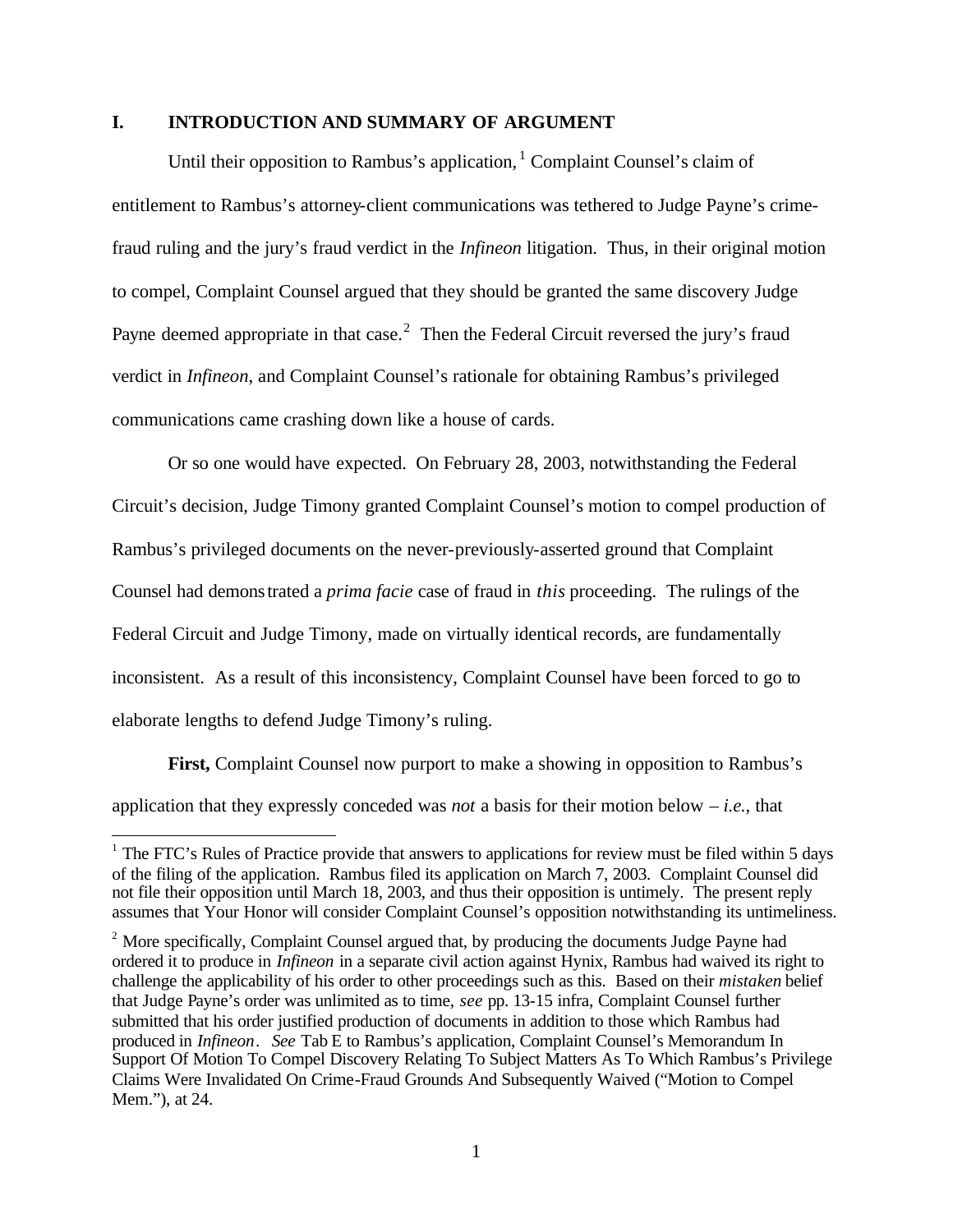application of the crime-fraud exception is appropriate in the present proceeding, separate and apart from the finding in the *Infineon* litigation. As shown below, Complaint Counsel fail to suggest how any fraud claim in this proceeding can survive the Federal Circuit's ruling in *Infineon*, and in fact effectively concede that the record before Judge Timony did not support his *prima facie* fraud determination

**Second,** in attempting to establish a new and a separate basis for applying the crimefraud exception in this proceeding, Complaint Counsel gloss over the due process requirement that, before such a determination properly could have been made, Rambus would have been entitled to a full and fair opportunity to be heard, including an evidentiary hearing and *in camera* inspection of all privileged documents claimed to fall within the exception.

**Third**, as an alternative ground for Judge Timony's ruling, Complaint Counsel resurrect a subject matter waiver argument that was not the basis for Judge Timony's ruling and that, in any event, improperly redefines the subject matter of his order to include post-JEDEC communications that clearly fall outside the scope of his crime-fraud ruling.

At present, there is a grave injustice in this case requiring immediate attention. An order from Judge Timony (issued on his the last day on the bench in response to a flurry of last minute papers filed by Complaint Counsel) remains outstanding, holding that Rambus, through its purported fraudulent conduct, has forfeited its right to claim privilege over confidential attorneyclient communications, even though: (i) the Federal Circuit has expressly found that Rambus committed no fraud; (ii) Complaint Counsel never made an independent showing of fraud in the proceedings before Judge Timony; (iii) Rambus was never afforded a hearing on the propriety of applying the crime-fraud exception in this proceeding; and (iv) even now, Complaint Counsel identify no evidence that would establish a basis for application of the crime-fraud exception in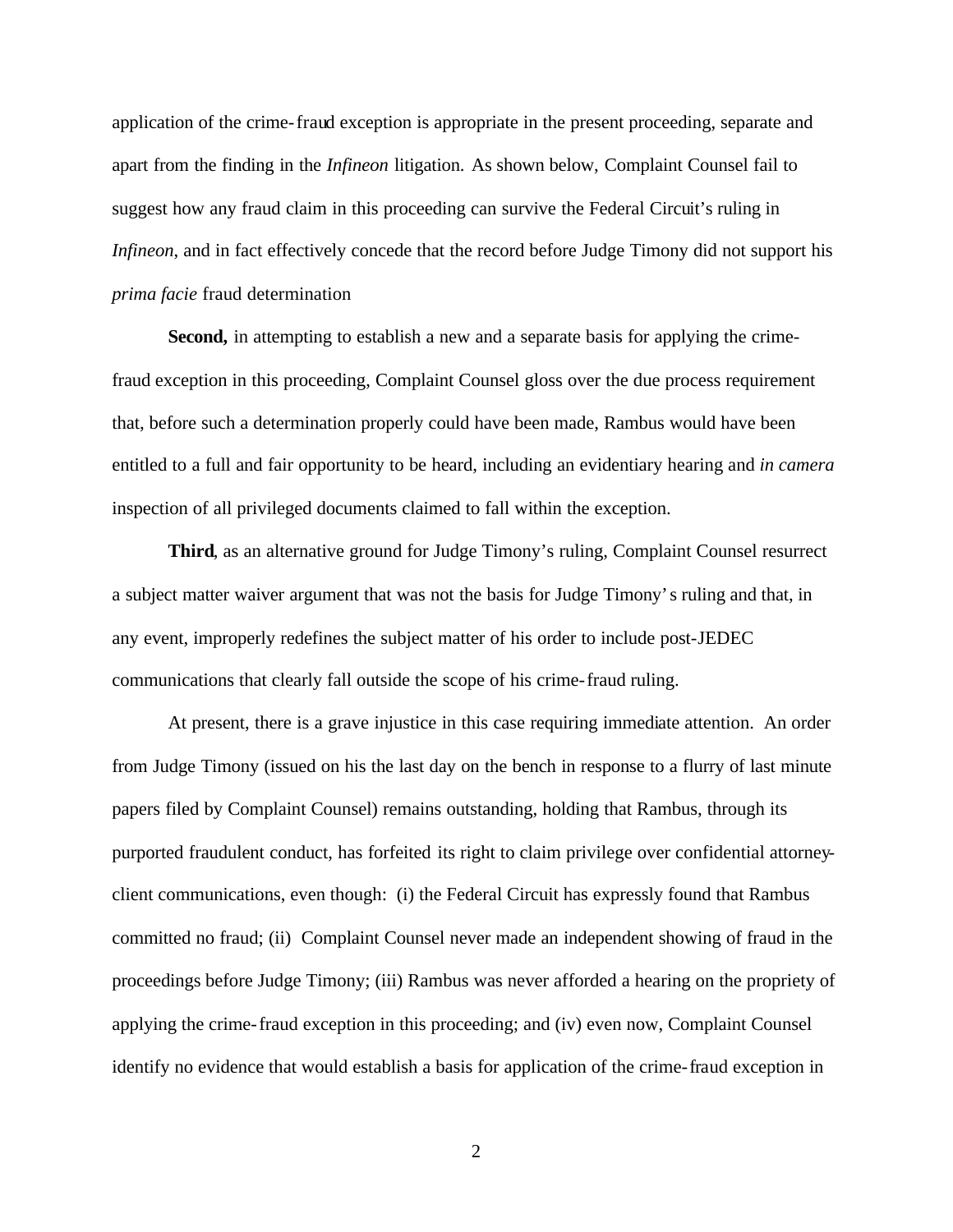this proceeding. To force Rambus to forfeit its privilege under the foregoing circumstances would be an egregious miscarriage of justice. Rambus's motion for reconsideration should be granted and Judge Timony's decision reversed, or in the alternative, the issue should be certified for immediate interlocutory appeal. $3$ 

### **II. ARGUMENT**

### **A. Complaint Counsel Cannot Defend Judge Timony's Ruling On The Basis Of A Crime-Fraud Showing They Expressly Disclaimed Making In The Proceedings Below.**

Complaint Counsel defend Judge Timony's ruling primarily on the ground that he "had ample evidence at his disposal to support his ruling that a *prima facie* case for the application of the crime-fraud exception has been made.<sup> $4$ </sup> Opp. at 9. It was improper, however, for Judge Timony to rely on this ground, which Complaint Counsel specifically stated was *not* a basis for their motion to compel.

In their Opening Brief before Judge Timony, Complaint Counsel stated in no uncertain terms that "this Motion to Compel is based *solely* on the ground of waiver. . . ." Motion to Compel Mem. at 4 (emphasis added). Complaint Counsel mentioned possible alternative grounds of collateral estoppel and crime-fraud, but indicated that there was "*no reason* Your Honor needs to reach these alternative grounds," and that they had "chosen to reserve them to be raised, *if at all*, at a later time." (emphasis added). *Id*. Rambus relied on these explicit

<sup>&</sup>lt;sup>3</sup> Complaint Counsel's suggestion that Your Honor should be loath to reconsider Judge Timony's ruling is disingenuous. The case Complaint Counsel cites, *SmithKline Beecham Corp. v. Apotex Corp.*, \_\_\_ F.Supp.2d \_\_\_, 2003 WL 728889, No. 98 C3952 (N.D. Ill. May 3, 2002), in fact confirms that a second judge "may alter previous rulings if he is convinced they are incorrect." Rambus has demonstrated that Judge Timony's crime-fraud ruling was clearly incorrect, and thus it should be reversed.

<sup>&</sup>lt;sup>4</sup> Complaint Counsel's Opposition To Respondent's Application For Review Of The February 28, 2003 Order Granting Counsel's Motion To Compel Discovery Relating To Subject Matters As To Which Rambus's Privilege Claims Were Invalidated On Crime-Fraud Grounds And Subsequently Waived, Pursuant To Rule 3.23(b), Or, In The Alternative, Request For Reconsideration Of That Order ("Opp.") at 9.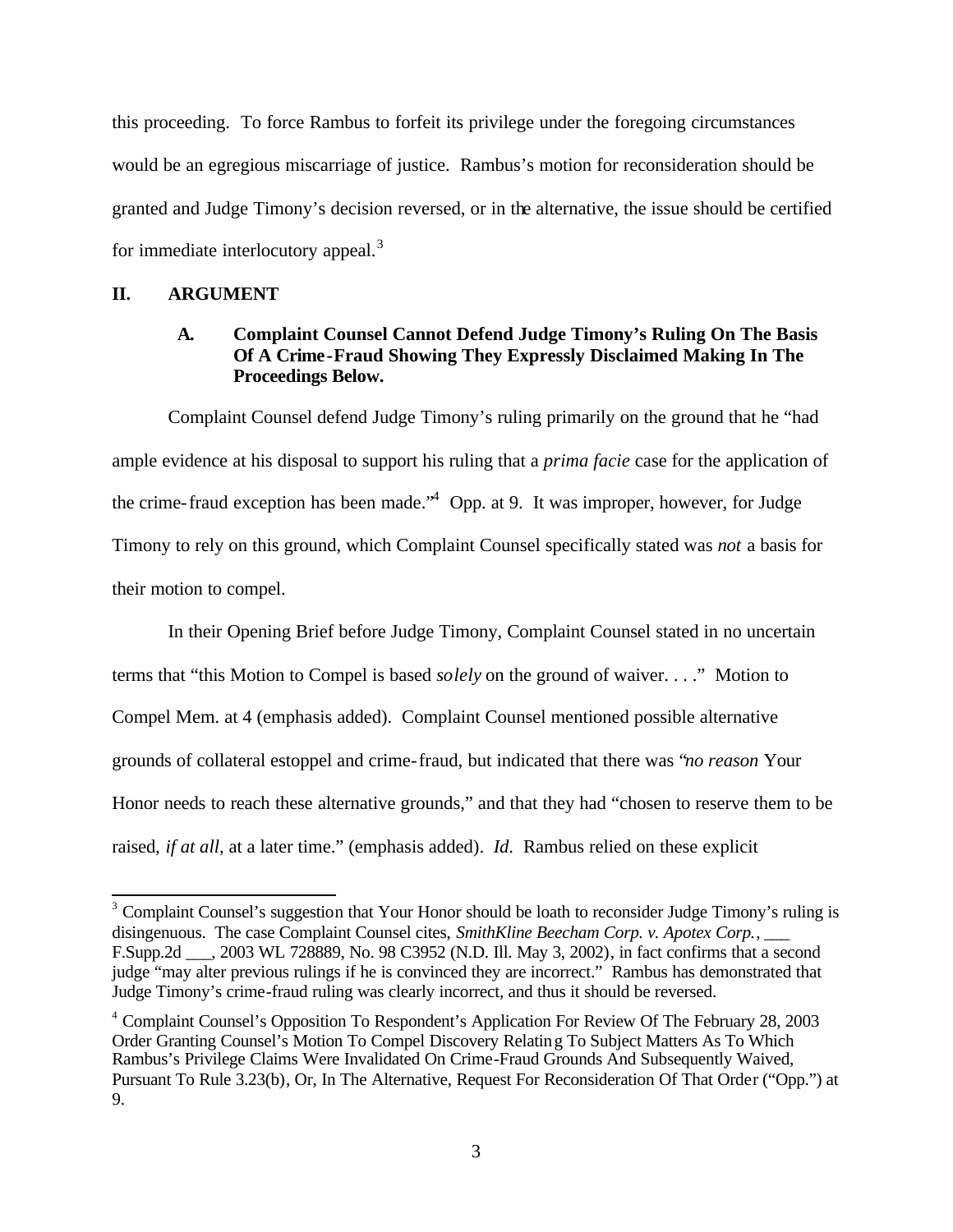statements from Complaint Counsel in limiting its opposition to Complaint Counsel's motion to the waiver issue. *See* Memorandum By Rambus Inc. In Opposition To Complaint Counsel's Motion To Compel Discovery Relating To Subject Matters As To Which Rambus's Privilege Claims Were Invalidated On Crime-Fraud Grounds And Subsequently Waived ("Mot. To Compel Opp."), at 3 ("Complaint Counsel . . . expressly disclaim any intent to make . . . a [crime-fraud] showing").

Complaint Counsel now purport not only to defend the propriety of a crime-fraud finding they never requested, but to do so with evidence outside the record on their motion to compel. *See* Opp. Mem. at 10 (citing evidence from Motion for Default Judgment and Motion to Compel An Additional Day of Deposition Testimony of Richard Crisp). Fairness dictates that Complaint Counsel not be permitted to disavow any intent to rely on a specific ground for a motion, and then turn around and cite that very ground (and newly-asserted evidence) as support for a ruling already made. *Cf. FTC v. Glaxosmithkline*, 294 F.3d 141, 145-47 (D.C. Cir. 2002) (precluding FTC from relying on new argument in support of petition for enforcement of subpoena calling for privileged communications).

### **B. Due Process Would Entitle Rambus To A Hearing Before A Determination That The Crime-Fraud Exception Applies.**

When judges decide motions on grounds not raised by the parties, the likelihood of error is high. The motion here was no exception. Judge Timony reached out to make a crime-fraud finding based *not* on the evidence introduced by Complaint Counsel in support of its motion to compel, but rather based upon findings made in connection with Complaint Counsel's motion for default judgment. Order Concerning Complaint Counsel's Motion To Compel Discovery Relating To Subject Matter As To Which Rambus's Privilege Claims Were Invalidated On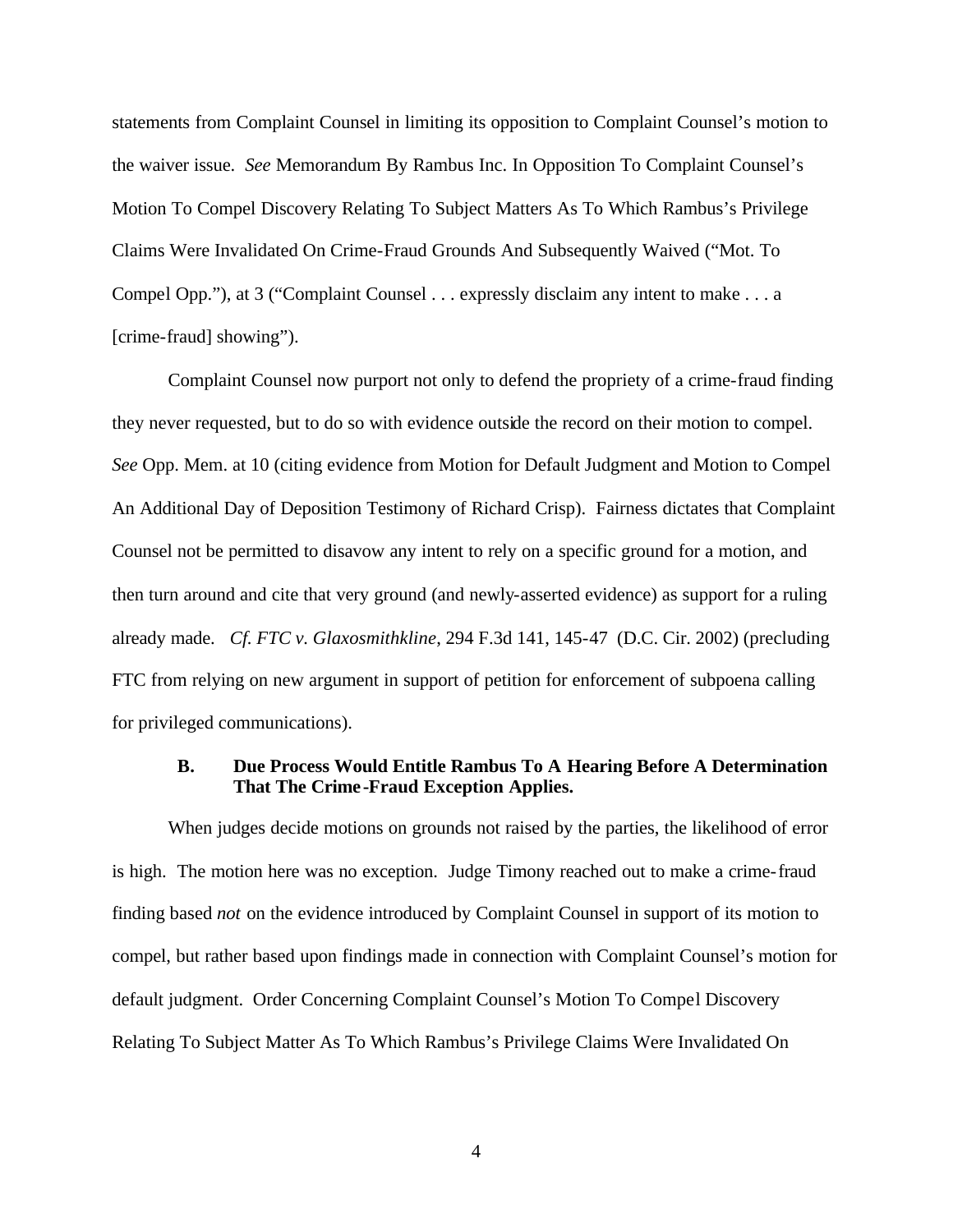Crime-Fraud Grounds And Subsequently Waived ("Order"), at 2. In so doing, he short-circuited Rambus's due process right to be heard on the crime-fraud issue.

This is not, despite Complaint Counsel's characterization, a simple discovery motion involving routine application of the attorney-client privilege and work product doctrine. In its Opening Brief, Rambus pointed out that federal courts have consistently recognized that due process requires that a civil litigant faced with a crime-fraud charge must be afforded a full and fair opportunity to defend its privilege, including a hearing. *See*, *e.g.*, *Haines Liggett Group Inc.,*  975 F.2d 81, 97 (3d Cir. 1992) ("The importance of the privilege . . . as well as fundamental concepts of due process require that the party defending the privilege be given the opportunity to be heard, by evidence and argument, at the hearing seeking an exception to the privilege."). Here, Rambus was undeniably deprived of that opportunity. Indeed, given Complaint Counsel's clear statement that their motion was not based on applicability of the crime-fraud exception in this proceeding, Rambus was sandbagged. Rambus had no reason, prior to Judge Timony's Order, even to suspect that the exception was at issue.

In attempting to circumvent Rambus's well-established due process rights (which they remarkably refer to as elevating "form over substance," Opp. at 20), Complaint Counsel rely on the case cited by Judge Timony, *In re Vargas*, 723 F.2d 1461, 1467 ( $10^{th}$  Cir. 1983) (which Complaint Counsel did not even cite in support of their motion) involving grand jury proceedings.<sup>5</sup> As Rambus explained in its Opening Memorandum, because of the compelling public interest in the secrecy of grand jury proceedings, courts sometimes allow the government to establish the crime-fraud exception without affording the investigative target an opportunity to be heard. Because of the importance of due process, however, such a procedure is permissible

 $\overline{\phantom{a}}$ 

<sup>&</sup>lt;sup>5</sup> Complaint Counsel also cite *In re September 1975 Grand Jury Term*, 532 F.2d 734 (10<sup>th</sup> Cir. 1976), another grand jury case.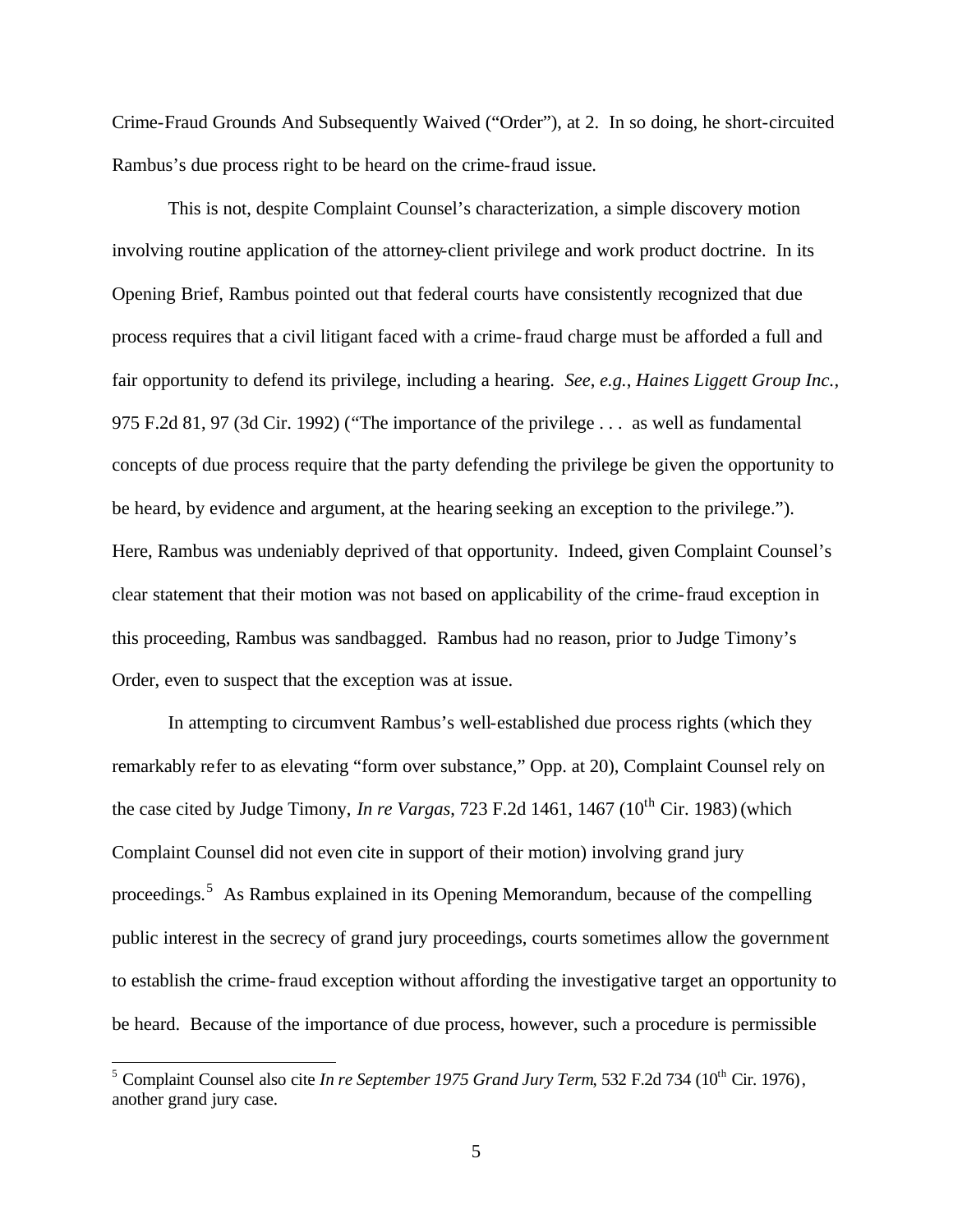*only* when necessary to further a compelling interest such as grand jury secrecy. *In re Sealed Case*, 151 F.3d 1059, 1075 (D.C. Cir. 1998). Here, no compelling interest justified Judge Timony's refusal to grant Rambus an opportunity to be heard on whether the crime-fraud exception applied in this proceeding. Judge Timony's unsolicited resolution of this issue without benefit of a hearing – or even, for that matter, oral argument – thus violated Rambus's due process rights, and was clearly improper.

### **C. Complaint Counsel Cannot Articulate A Fraud Theory That Remains Viable In Light Of The Federal Circuit's Decision.**

In addition to being unfair, violative of due process, and based upon an unasserted ground, Judge Timony's ruling was simply wrong. The Federal Circuit's reversal of the fraud verdict in *Infineon*, issued after Complaint Counsel filed its motion to compel, eviscerated any basis for applying the crime-fraud exception against Rambus.

Complaint Counsel attempt to evade the inevitable consequences of the Federal Circuit's ruling for their crime-fraud assertion in two ways. Neither has merit.

First, Complaint Counsel assert that they are not bound by the Federal Circuit ruling because that ruling "was limited to the theory of fraud advanced by Infineon in that case...." Opp. at 18. In their motion to compel, however, Complaint Counsel made quite clear that the *only* crime-fraud theory they then understood to be applicable in this proceeding was that asserted by Infineon:

> [T]he *Infineon* court's [crime-fraud] order was clearly correct. In opposing application of the crime-fraud exception, Rambus's sole argument was that Infineon had not made a *prima facie* showing that Rambus engaged in a fraudulent scheme. This argument was never persuasive, but it is entirely unsupportable now that there has been an actual jury verdict that Rambus committed fraud, which was later upheld by the presiding federal district judge applying a clear and convincing evidence standard. Furthermore, the crimefraud materials themselves clearly bear out the fraudulent scheme that Infineon suspected . . . .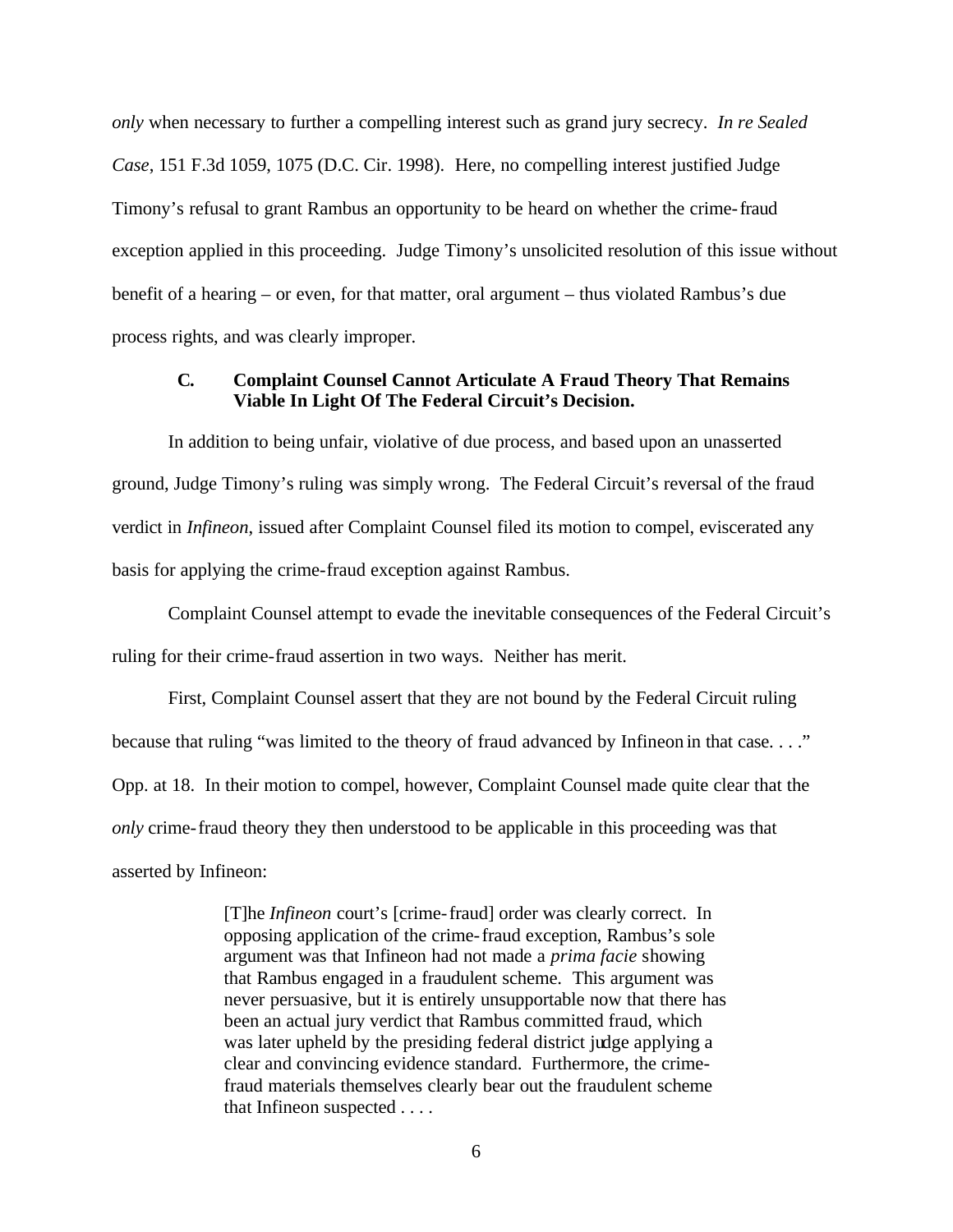Motion to Compel Mem. at 4-5. With the *Infineon* fraud claim now having been discredited by the Federal Circuit, Complaint Counsel now frantically try to backpedal from their earlier admission. They argue that, in contrast to Infineon's fraud theory, which they characterize as having been based on Rambus's "mere silence," the Complaint in this proceeding "support[s] a *prima facie* finding of fraud" by further alleging "an on-going pattern of conduct intended to mislead and deceive JEDEC members." Opp. at 18.

Complaint Counsel's attempt to craft a new fraud theory on the fly is unavailing. First, to the extent Complaint Counsel would now seek, after the time to amend the pleadings has passed, to change the theory of liability alleged in their Complaint (a theory, as shown below, expressly predicated upon Rambus's alleged violation of JEDEC's *disclosure* policies), any such action would necessarily be improper, as it would constitute an unauthorized and untimely attempt to amend the pleadings, and would greatly prejudice Rambus at this late stage of the proceeding.

Second, precisely because they are constrained by the allegations in their Complaint, Complaint Counsel fail to identify any purportedly fraudulent activity by Rambus other than the non-disclosures that underlay Infineon's fraud claim. Thus, while citing case law for the noncontroversial proposition that fraud liability may lie without an express duty to disclose where "the conduct at issue goes beyond silence, and includes conduct such as statements of halftruths,"<sup>6</sup> Opp. at 18, Complaint Counsel do not identify any representations by Rambus that could be characterized as "half-truths" supporting a fraud determination in this proceeding. The "on-going pattern" of misleading and deceptive conduct by which they seek to distinguish their claims from Infineon's consists merely of Rambus's prosecution of patent applications and

 $\overline{a}$ 

<sup>&</sup>lt;sup>6</sup> The only case that Complaint Counsel cite for the broader proposition that mere "[o]missions or concealment of material information can constitute fraud" absent a disclosure duty is *United States v. Keplinger*, 776 F.2d 678, 697 ( $7<sup>th</sup>$  Cir. 1985). This case involves the specific elements of the federal mail fraud statute, and thus is inapposite to the antitrust claims here.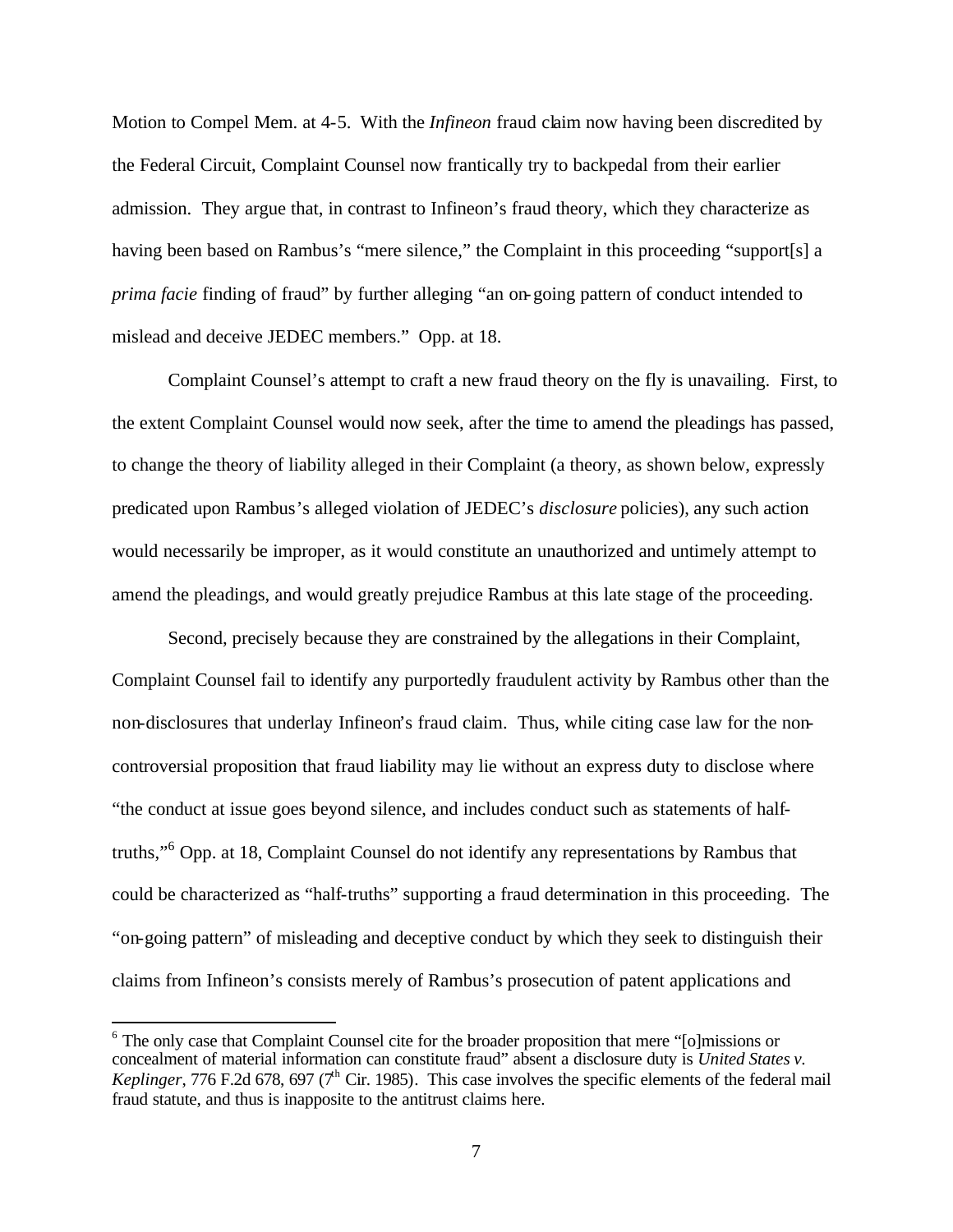enforcement of the resulting patents against computer memory manufacturers. *Id*. at 2; 14-15;

16. Complaint Counsel does not, and cannot, explain how the non-communicative acts of

prosecuting and enforcing patents could ever constitute a "half-truth" or otherwise support a

finding of fraud.<sup>7</sup>

Finally, and not surprisingly given that their allegations were based on the same theory

asserted by Infineon, Complaint Counsel's purported new "fraud" theory is not "new" at all, as it

was also asserted by Infineon:

Rambus' fraud included not only its silence *and other misleading conduct* at JEDEC related to the development and adoption of the JEDEC SDRAM and DDR SDRAM standards, but also the *subsequent assertions of its patents* against JEDEC members such as Infineon who sell products based on these standards. Both Rambus' conduct at JEDEC, and later assertions of its patents against JEDEC standard based products, were necessary for Rambus to profit from its fraudulent scheme.

Supplemental Opposition to Renewed JMOL, *Rambus v. Infineon*, **[Tab 1]** at 2 (emphasis

added).

Further confirmation that Complaint Counsel's fraud theory is simply a warmed-over

version of the theory rejected in *Infineon* is provided by their description of the evidence

supporting Judge Timony's fraud ruling:

<sup>&</sup>lt;sup>7</sup> Nor do Complaint Counsel's citations to their Complaint provide such a basis. Complaint,  $\sqrt{\frac{2}{n}}$ (containing only vague and conclusory allegation of "other bad-faith, deceptive conduct" in addition to concealment of information); *Id*., ¶ 54 (alleging that communications between Rambus JEDEC attendees and Rambus executives or patent counsel constituted "bad faith," not that such communications – none of which were made to JEDEC – were fraudulent); *id*.,  $\P$  71 (alleging that "Rambus's very participation in JEDEC, coupled with its failure to make patent-related disclosures [in other words, Rambus's silence while a JEDEC member, the conduct found not to constitute fraud in *Infineon*], conveyed a false and misleading impression"); ¶ 72 (alleging that Rambus did not "elect to make . . . disclosures"); ¶ 73 (alleging that Rambus JEDEC letter "said nothing" concerning Rambus's patent position and "made no reference" to certain allegedly material facts); ¶ 76 (Rambus's disclosure of an issued patent "did nothing to alert JEDEC's members to" Rambus's state of mind); ¶ 86 ("[m]ore important than what the June 1996 withdrawal letter said is what it failed to say");  $\sqrt{\frac{87}{7}}$  (further describing what the June 1996 letter allegedly "failed to disclose").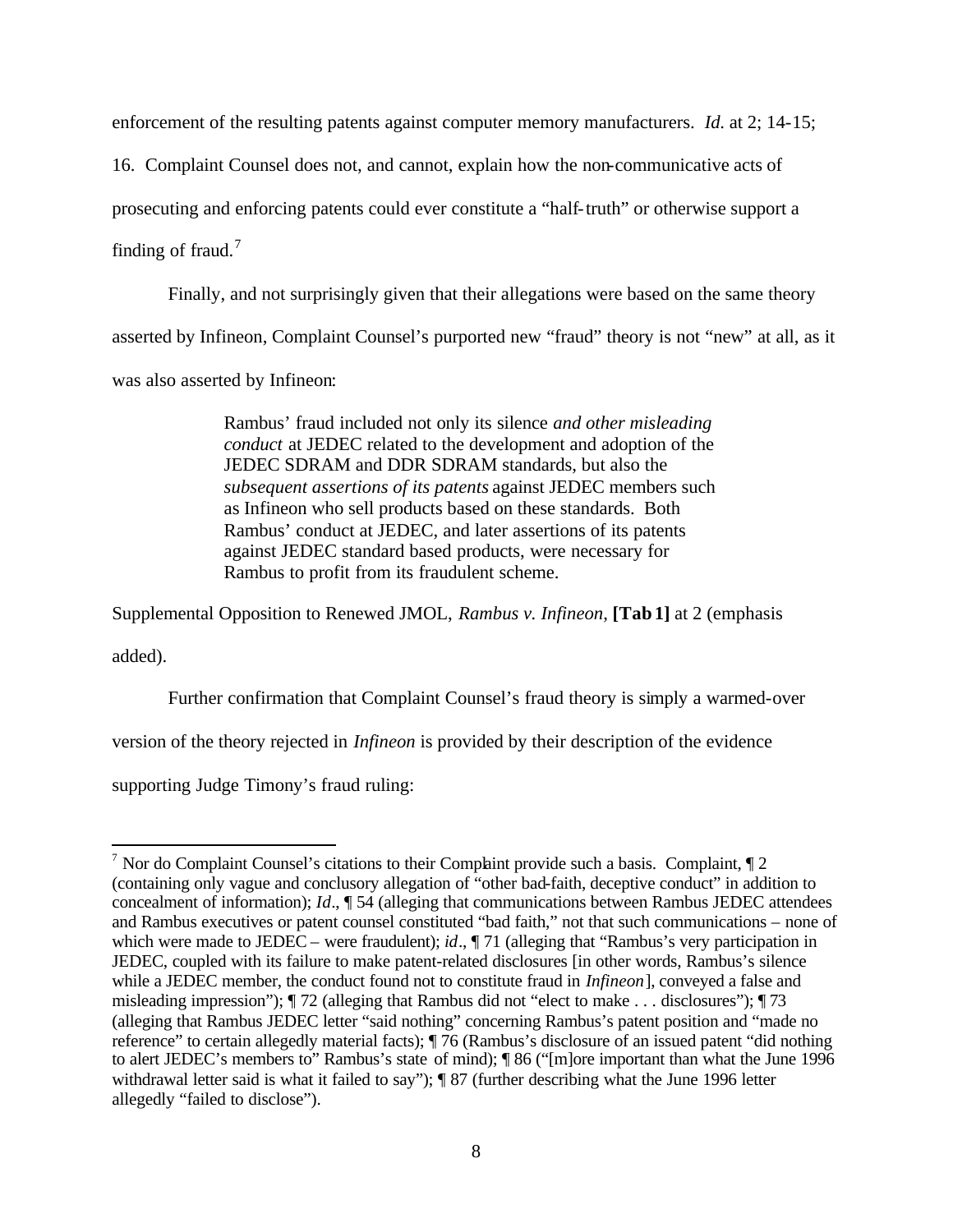Documents and testimony reviewed by Judge Timony establish that Rambus pursued a scheme, contrary to its obligations as a JEDEC member and to duties imposed under the patent and antitrust laws, to continue to prosecute existing applications containing claims covering, and to amend pending patent applications to add claims to cover, *technologies under consideration by JEDEC*, all without informing JEDEC, and later to enforce its patents against the industry to collect royalties.

Opp. at 10 (emphasis added).

The Federal Circuit expressly rejected the notion that Rambus owed any duty to inform

JEDEC that it was prosecuting applications with claims covering "technologies under

consideration by JEDEC." Instead, the Court held:

[A] reasonable jury could find only that the duty to disclose a patent or application arises when a license under its claims reasonably might be required *to practice the standard*. . . . [¶] [T]he disclosure duty does not arise for a claim that recites individual limitations directed to a feature of the JEDEC standard as long as that claim also includes limitations not needed to practice the standard. . . . . [¶] To hold otherwise would contradict the record evidence and render the JEDEC disclosure duty unbounded. Under such an amorphous duty, any patent or application having a vague relationship to the standard would have to be disclosed.

*Rambus, Inc. v. Infineon Technologies AG,* 318 F.3d 1081, 1100-01 (Fed. Cir. 2003) (emphasis

added). Because Rambus, during the time it was a JEDEC member, had no patents or patent

applications with claims covered by a JEDEC standard, the Federal Circuit found that it had no

obligation to make any disclosures:

The record shows that Rambus's claimed technology did not fall within the JEDEC disclosure duty. . . . . Because there is no expectation that the . . . claims [which Rambus did not disclose] are necessary to implement the [JEDEC] standard, these claims did not trigger Rambus's disclosure duty.

*Id.* at 1104-05. The Court accordingly concluded that Rambus's actions "do not constitute fraud under [JEDEC's ] policy." *Id*. at 1105.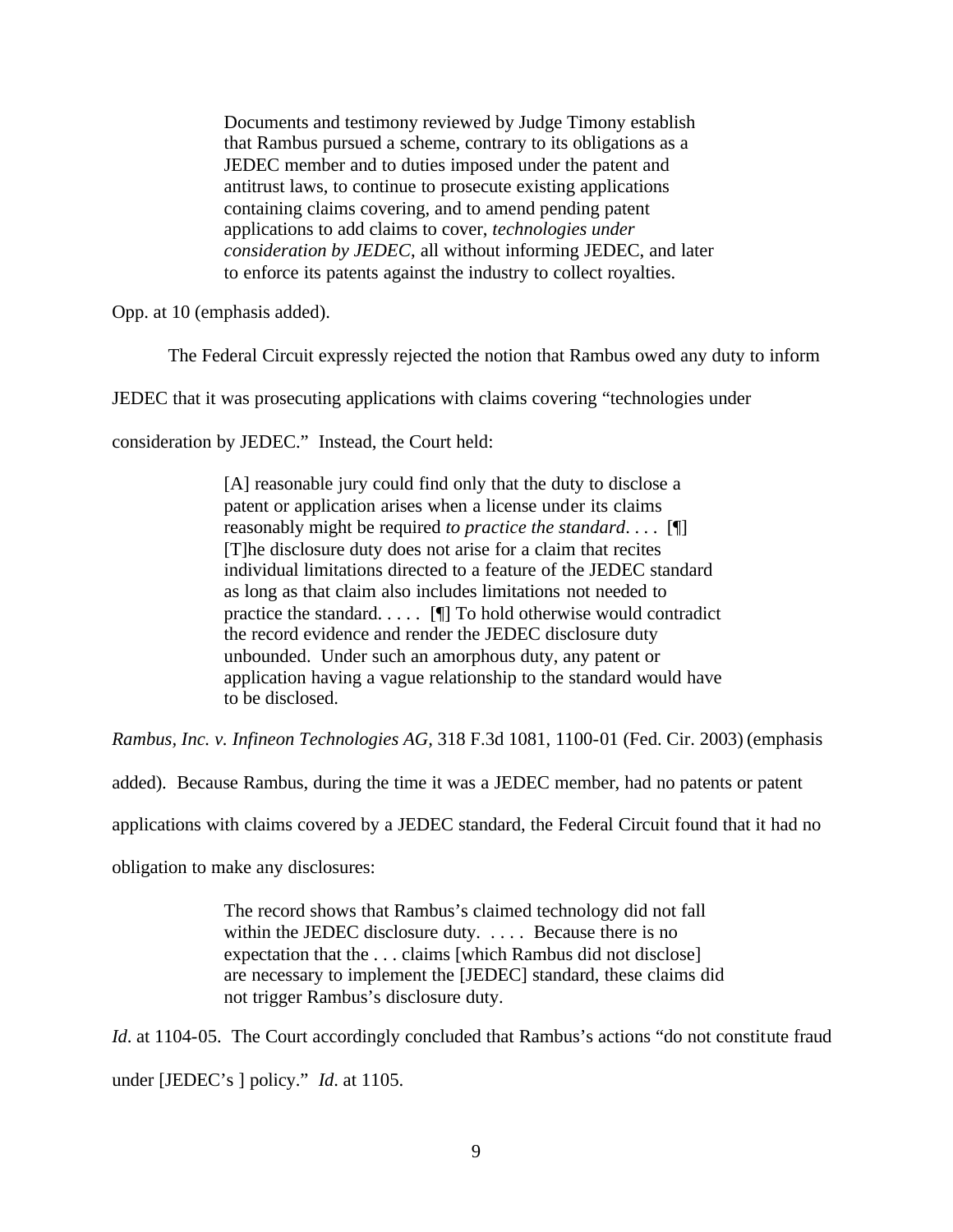Complaint Counsel make no attempt to link any of Rambus's purported non-disclosures at JEDEC to the disclosure obligation articulated by the Federal Circuit. Instead, they continue to describe the JEDEC policy as requiring disclosure of any patents or applications "that might be involved in the work [JEDEC is] undertaking" – precisely the vague and amorphous standard that the Federal Circuit rejected. Opp. at 10. Complaint Counsel again must adhere to this now discredited position because their Complaint alleges that JEDEC's policy imposed a duty upon members to "disclose the existence of any patents or pending patent applications it knew or believed 'might be involved in' the standard setting work that JEDEC was undertaking...." Complaint, ¶ 79.

Further reflecting their allegiance to Infineon's failed fraud theory, Complaint Counsel advance another position expressly rejected in *Infineon*, seeking to charge Rambus with culpability on the purported ground that their JEDEC representative "believed [certain technologies discussed at JEDEC] were covered by claims in Rambus's pending patent applications." *Id*. at 13. As the Federal Circuit held, however, a "member's subjective beliefs, hopes, and desires are irrelevant. Hence, Rambus's mistaken belief that it had pending claims covering the standard does not substitute for the proof required by the objective patent policy." 318 F.3d at 1104.

Lastly, Complaint Counsel characterize Rambus's post-JEDEC patent activity as part of its fraudulent conduct. Opp. at 14 ("After it withdrew from JEDEC, Rambus continued with its scheme of developing and prosecuting patent applications in order to obtain issued patents containing claims covering the JEDEC standards. . . . Rambus also filed new patent applications intended to cover the same technologies that had been the subject of earlier patent applications"). Again, the Federal Circuit expressly rejected the notion that Rambus's disclosure obligations to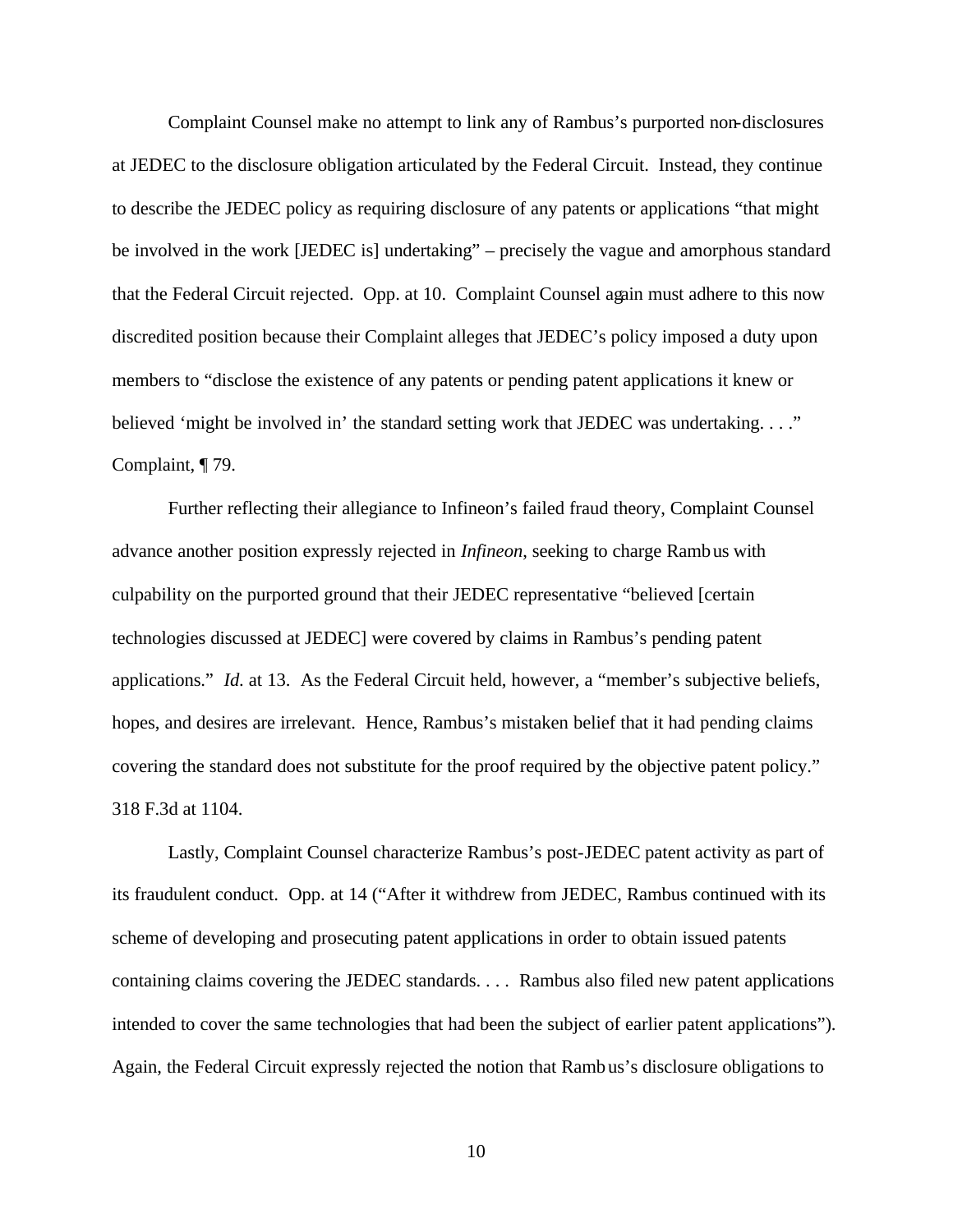JEDEC extended to future activities, such as patent prosecution after Rambus left JEDEC: "[T]he patent policy requires disclosure of certain 'patents or pending patents' – not disclosure of a member's *intentions to file or amend* patent applications. . . . Thus, the record supports only the conclusion that a member's intentions to file or amend applications do not fall within the scope of JEDEC's disclosure duty." 318 F.3d at 1102. Any filing or amendment of patent claims after Rambus left JEDEC accordingly would not be subject to any disclosure obligation, and thus could not constitute fraudulent conduct. *Id.* ("Because the patents-in-suit were filed *after Rambus left JEDEC* in 1996, Infineon relies [for its fraud claim] on [non-disclosure of] *other* applications Rambus had pending *before* its 1996 withdrawal from JEDEC") (emphasis added).<sup>8</sup>

 $\overline{\phantom{a}}$ <sup>8</sup> The critical fact that Rambus had no disclosure obligations once it left JEDEC highlights the flawed and overreaching nature of Judge Timony's ruling. Judge Payne's crime-fraud ruling in *Infineon* required Rambus to produce documents reflecting legal advice concerning: (i) Rambus's efforts to broaden its patents to cover matters pertaining to the JEDEC standards; (ii) Rambus's disclosure of patents and patent applications to JEDEC; and (iii) JEDEC's disclosure policy. Judge Timony's order expanded that ruling to the time period after Rambus withdrew from JEDEC. March 7, 2001, Order, *Rambus v. Infineon* **[Tab 2]**. Whatever the appropriateness of Judge Payne's original order permitting inquiry into these areas for the time period Rambus was a member of JEDEC, there was absolutely no basis for allowing inquiry into such matters after Rambus left JEDEC, and thus no longer had any disclosure obligations.

This becomes apparent upon consideration of the types of communications that would be subject to Judge Timony's expanded order. Legal advice concerning Rambus's efforts *after leaving JEDEC* to broaden its patents to cover matters pertaining to the JEDEC standards could not be in furtherance of fraudulent activity because Rambus was not subject to any disclosure obligation once it left JEDEC, and thus was free to broaden and amend its patent claims as it saw fit. Rambus's post-JEDEC legal advice concerning its disclosures to JEDEC and JEDEC's disclosure policy, meanwhile, by definition would be legal advice relating to Rambus's *past* acts while a JEDEC member, and thus also would not be part of any *ongoing* fraudulent activity. *See United States v. Zolin*, 491 U.S. 554, 562-63 (1989) (crime-fraud exception applies "where the desired advice refers to . . . future wrongdoing," not "prior wrongdoing") (quoting 8 J. Wigmore on Evidence § 2298, p. 573); *In re Federal Grand Jury Proceeding* 89-10, 938 F.2d 1518, 1581 (11<sup>th</sup> Cir. 1991) ("the crime-fraud exception does not operate to remove communications concerning past or completed crimes or frauds from the attorney-client privilege"); *In re Sealed Case*, 754 F.2d 395, 402 (D.C. Cir. 1985).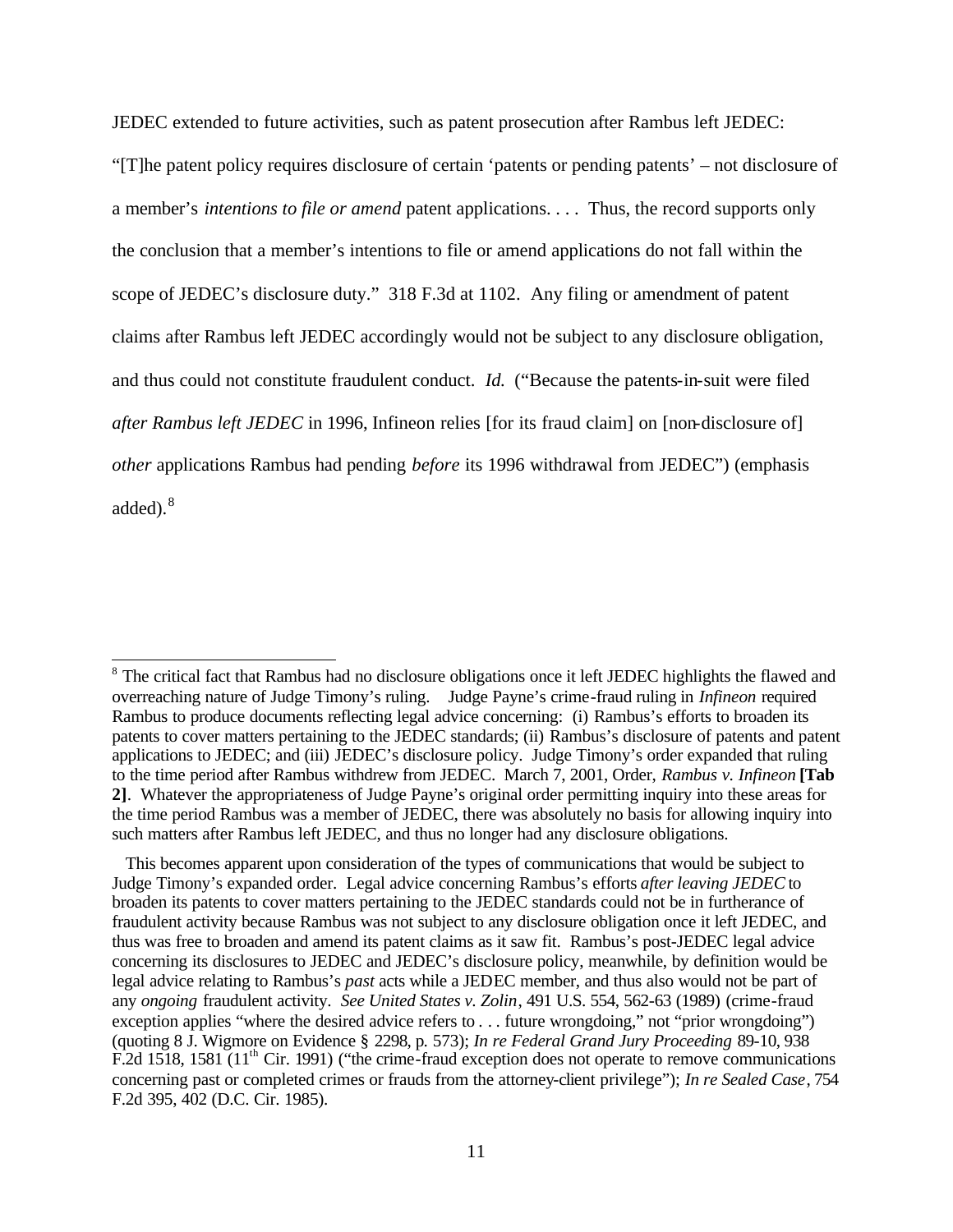In short, despite their attempt to deck out their fraud theory in new clothing, Complaint Counsel merely parrot the same non-disclosure theory that the Federal Circuit has already rejected in the *Infineon* case.

For all the reasons stated in the Federal Circuit's opinion, the evidence does not support a finding of fraud based on Rambus's failure to disclose its patent applications to JEDEC. Indeed, Complaint Counsel themselves concede as much. Complaint Counsel's second argument for avoiding the consequences of the Federal Circuit decision is that they "*expect*[] to have a large volume of evidence regarding the JEDEC duty to disclose that was not part of the Infineon record. . . . ," and "*expect*[] to present evidence (which was not presented in the Infineon litigation) that Rambus had patent applications pending at the time it was a member of JEDEC that would satisfy the Federal Circuit's standard." Opp. at 18-19 (emphasis added). Complaint Counsel's acknowledgement that they cannot identify such evidence at the present time speaks volumes. Judge Timony's crime-fraud ruling obviously could not properly have been based on Complaint Counsel's mere "expectations" concerning evidence they might some day uncover.

In sum, Complaint Counsel: (i) concede that the evidence in the record at the time of Judge Timony's ruling did not demonstrate fraud under the theory in that the Federal Circuit rejected in *Infineon*; and (ii) fail to articulate any basis for asserting fraud under a theory different than that applied in the *Infineon* case. Taken together, Complaint Counsel's opposition itself demonstrates that Judge Timony's crime-fraud ruling had no legitimate basis.

#### **D. Judge Timony's Order Cannot Be Justified On The Basis Of Waiver.**

Complaint Counsel acknowledge that Judge Timony did not "explicitly address whether or not Rambus waived its attorney-client privilege in voluntarily submitting certain documents to Hynix [in civil litigation]." Opp. at 22. Nonetheless, they contend that Your Honor could affirm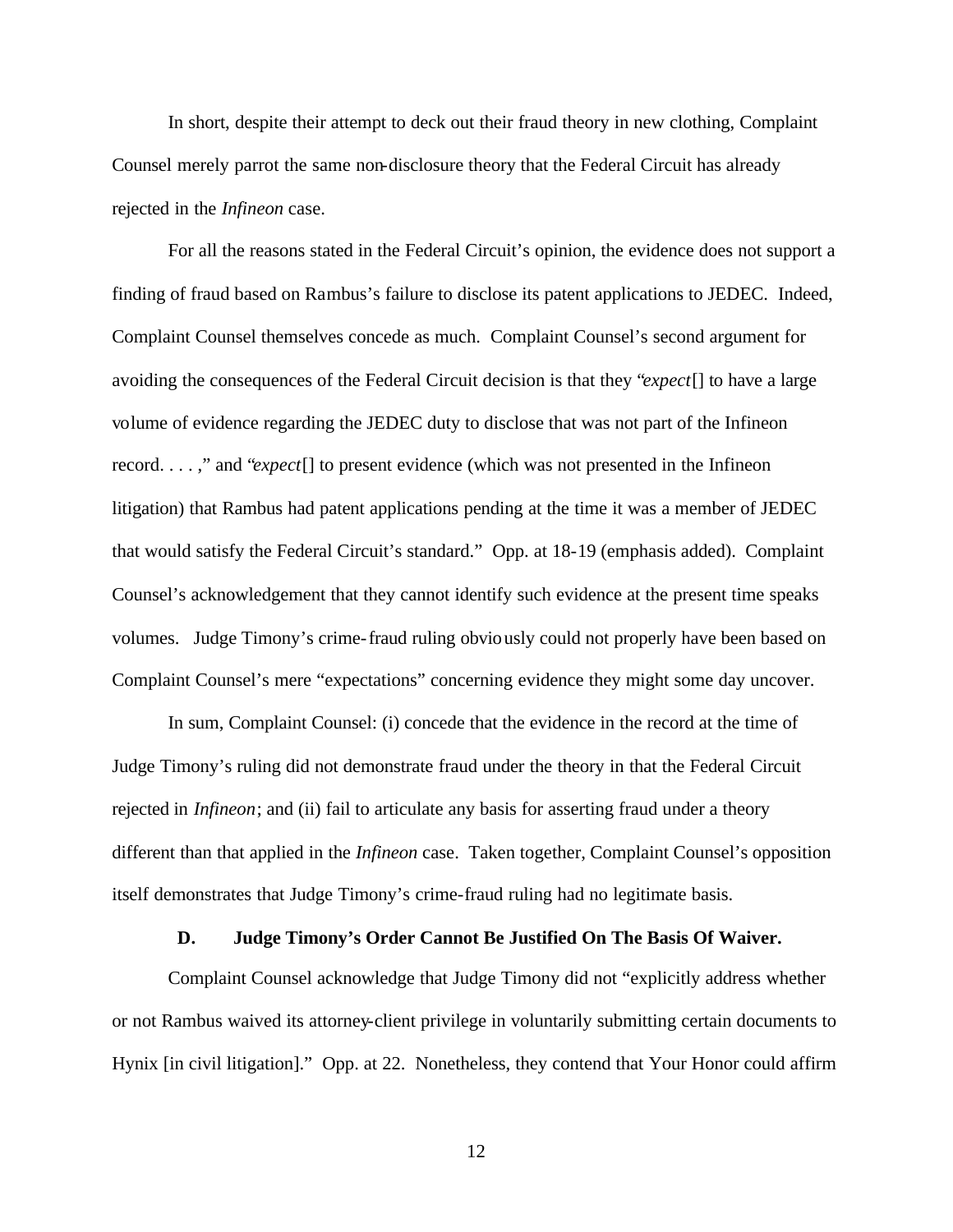Judge Timony's ruling on the ground of waiver. As explained below, Judge Timony's order is not defensible on that ground.

First, it is important to understand Complaint Counsel's waiver argument.<sup>9</sup> In the *Infineon* litigation, Rambus was ordered to produce a set of privileged documents based upon Judge Payne's finding that the crime-fraud exception applied. Many of these documents were used as exhibits in the *Infineon* trial, and become part of the public record. Subsequently, in response to a motion to compel in the *Micron* litigation, Rambus argued that Judge Payne's ruling should not be extended to require production of these documents in other litigation. Rambus lost the motion, and was ordered to produce to Micron the same set of documents Judge Payne had ordered it to produce in *Infineon*.

A few months later, Rambus agreed to produce the exact same set of documents that previously had been produced in *Infineon* and *Micron* to both Hynix and Complaint Counsel. Complaint Counsel now argues that Rambus's production of these documents to Hynix (pursuant to agreement between the parties rather than court order) constitutes a broad subject matter waiver, justifying compelled production of *all* attorney-client communications involving Rambus's post-JEDEC patent prosecutions.

Complaint Counsel's argument is plainly overreaching and should be rejected. Even assuming *arguendo* that Rambus's production of documents to Hynix constituted a "subject matter" waiver (rather than what it was, given the earlier *Infineon* and *Micron* orders and the publication of many of the documents as trial exhibits in the *Infineon* case, *i.e.*, a *de facto* compelled production), that waiver was necessarily limited to the "subject matter" which Judge

 $\overline{a}$ 

<sup>&</sup>lt;sup>9</sup> A fuller response to Complaint Counsel's waiver argument is contained in Rambus's Memorandum Opposition to Complaint Counsel's Motion to Compel Discovery Relating To Subject Matters As To Which Rambus's Privilege Claims Were Invalidated On Crime-Fraud Grounds And Subsequently Waived. *See* Tab F to Rambus's application.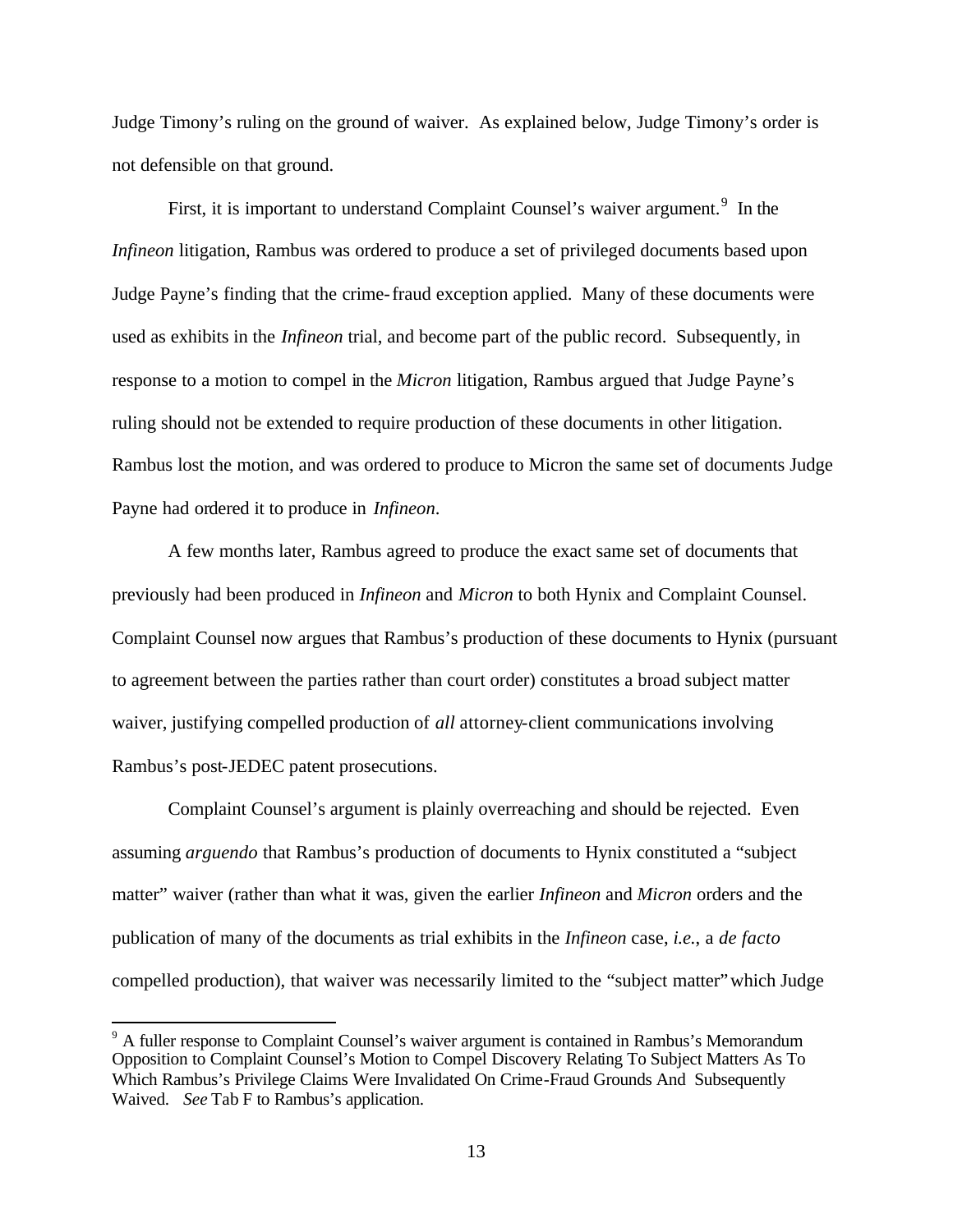Payne himself delineated, or communications from December 1991 through June 1996, when Rambus was at JEDEC. *See* April 6, 2001 Telephone Conference, *Rambus v. Infineon*, at 8:1-18 **[Tab 3]**. As Judge McKelvie explained in rejecting a similar request for broader disclosure in the *Micron* litigation, inquiring into communications beyond those dates could not be based merely on Judge Payne's order, but would instead require a showing of an *independent basis* for further intrusion into Rambus's privileged communications:

> [T]o the extent that Micron wants to go beyond that . . . to expand it beyond the June '96 date, under the theory that there's no privilege and that Micron shouldn't be bound by the time limitation set by Judge Payne . . . . I think Micron has to reestablish here, in front of me, a basis for finding no privilege, either under a theory similar to collateral estoppel and an expansion of that, or under a theory that they want to take it headon and show, in this case, that I could reach the same conclusion Judge Payne did and expand the concept of an exception to the privilege and find that documents beyond June of '96 are not protected.

November 7, 2001 Telephone Conference, *Micron v. Rambus,* at 43:3-8; 43:14-44:7 **[Tab 4]**.

Determination of the scope of the crime-fraud exception is within the trial court's discretion, and courts should err on the side of limiting compelled disclosure. *In re Grand Jury Subpoenas*, 144 F.3d 653, 663 (10<sup>th</sup> Cir. 1998) "district courts should define the scope of the crime-fraud exception narrowly enough so that information outside of the exception will not be elicited. . . ."); *In re Richard Roe, Inc*., 68 F.3d 38, 41 (2d Cir. 1995)("The district court shall determine which, if any, of the documents or communications were in furtherance of a crime or fraud, as discussed above. If production is ordered, the court shall specify the factual basis for the crime or fraud that the documents or communications are deemed to have furthered. . . . "). Here, Judge Payne reasonably limited the permissible scope of discovery to the time period during which Rambus was alleged to have committed fraudulent non-disclosures, *i.e.*, the December 1991 through June 1996 time period when Rambus was a member of JEDEC. Judge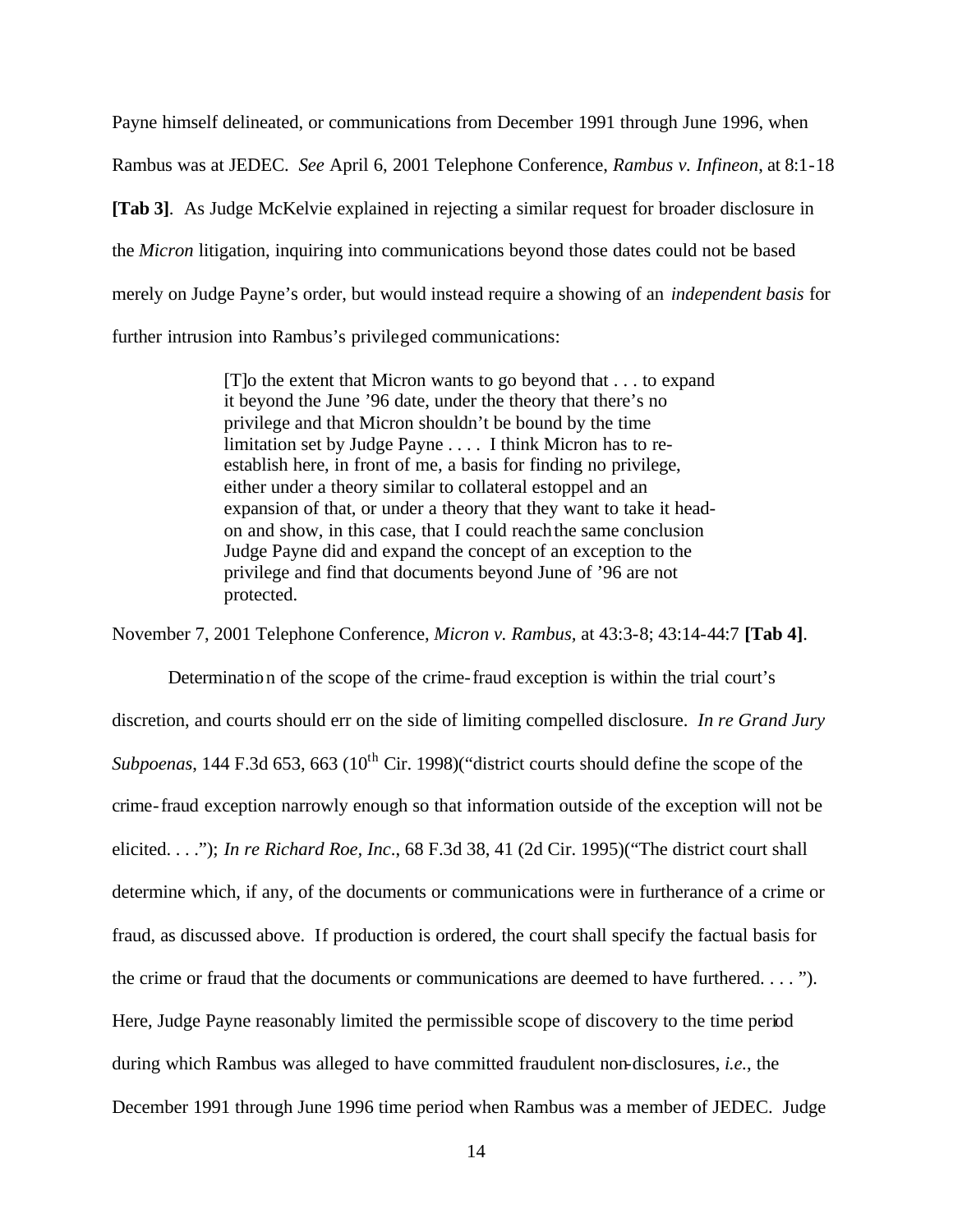McKelvie, taking a separate look at the issue, determined that Judge Payne's definition of the scope of the exception was binding, and should be applied in the *Micron* litigation as well.

Complaint Counsel's present waiver argument is effectively an attempt to re-define the subject matter of Judge Payne's order to extend to the time period *after* Rambus had left JEDEC, when it no longer had *any* disclosure obligations that could even give rise to a fraud claim. Judge Payne, however, who was responsible for defining the subject matter of Rambus's discoverable attorney-client communications, never defined them so broadly. Moreover, as Judge McKelvie noted, any expansion of Judge Payne's order would require an *independent* showing of the applicability of the crime-fraud exception to the post-JEDEC time period, which, for the reasons stated above, has not been and cannot be made on this record. Accordingly, Judge Timony's order cannot be upheld on grounds of waiver.

### **III. CONCLUSION**

For the reasons stated above, Rambus's application, or in the alternative, its motion for reconsideration, should be granted.